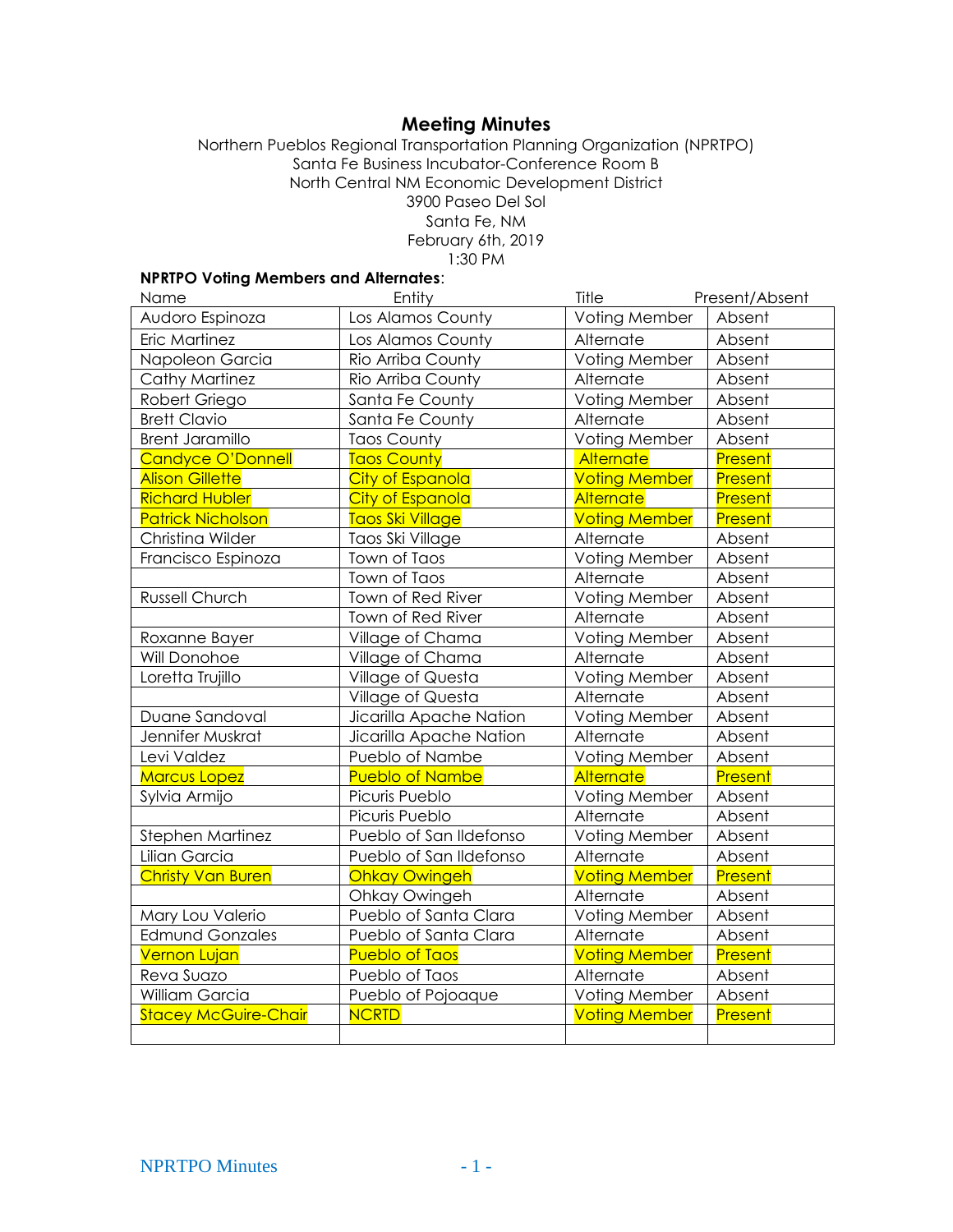# **NCNMEDD/NPRTPO Staff**

| Dennis T. Salazar | NCNMEDD – RTPO Program Manager/Planner   |
|-------------------|------------------------------------------|
| Eric Ghahate      | NCNMEDD – Community Development Director |

# **NMDOT Staff**

| Ron Shutiva    | NMDOT Tribal Liaison        |
|----------------|-----------------------------|
| Stephen Lopez  | NMDOT District-5            |
| Manuel Maestas | NMDOT-North Regional Design |
| Lawrence Lopez | NMDOT-North Regional Design |

# **Guest Members**

Michael Valverde NCRTD Nicholas Maestas Village of Questa

Desirae Lujan Los Alamos County

# **I. Call Meeting to Order**

The Meeting was called to order at 1:41 P.M. by NPRTPO Chair Stacy McGuire, NCRTD.

### **II. Pledge of Allegiance**

#### **III. Welcome and Introductions:**

Individual introductions were conducted by each NPRTPO member and guests. Chair Stacey McGuire also sent out a "Thank You" to North Central NM Economic Development District for hosting this meeting.

# **IV. Approval of the Agenda:**

Chair McGuire, called for a motion to approve the agenda

Patrick Nicholson, Taos Ski Village, made the motion to approve the agenda; the motion was seconded by Candyce O'Donnell, Taos County. The motion passed and all voted in favor.

# **V. Approval of the Minutes: November 13th, 2018 – Hosted By Los Alamos County**

Chair McGuire called for a motion to approve the minutes as submitted. Christy Van Buren, Ohkay Owingeh, made the motion to approve the minutes with amendments of adding Cybil Cota (Ohkay Owingeh Pueblo) as present at last meeting and a typo for 5310, which should have read 5311; the motion was seconded by Vernon Lujan, Taos Pueblo. The motion passed and all voted in favor.

#### **VI. Public Comments/Board Member Comments**:

Chair McGuire called for any public comment. No Public Comments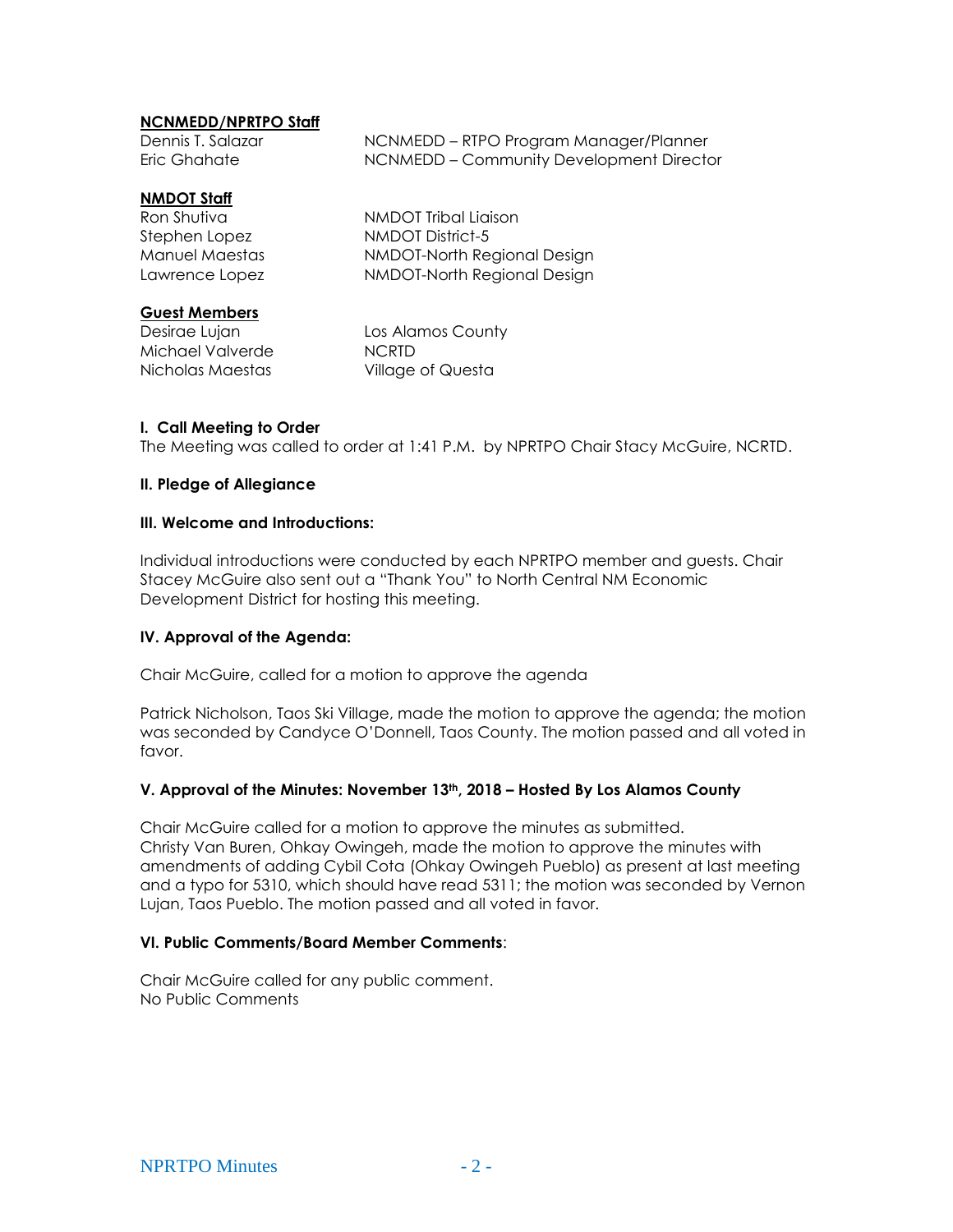# **VII: Presentation, NMDOT D-5 (Mr. David Quintana)**

Mr. David Quintana was unable to make the meeting, due to last minute conflicting schedule. The plan is to invite him to attend our next NPRTPO Meeting.

### **VIII. Presentation, NMDOT North Regional Design (Mr. Lawrence Lopez and Mr. Manuel Maestas)**

Mr. Lawrence Lopez and Mr. Manuel Maestas from NMDOT gave a slideshow presentation regarding the bridges in New Mexico, they spoke in reference to one successful bridge project in Logan, NM. Mr. Lopez and Mr. Maestas are available to do future presentations by contacting Mr. Lopez and his staff at NMDOT, email [lawrence.lopez@state.nm.us](mailto:lawrence.lopez@state.nm.us) and telephone number (505) 469-5944. Mr. Lopez and Mr. Maestas had a question and answer period after the presentation. Chairwoman McGuire thanked Mr. Lopez and Mr. Maestas for attending and thanked them for the great and thorough presentation.

### **IX. NPRTPO Sub-Committee Approval (Technical, Tribal, Transit, Elected Officials) (Presented by NCNMEDD Community Development Director Eric Ghahate)**

NCNMEDD Community Development Director Eric Ghahate gave a presentation to the members of the board regarding the creation of specific sub-committees to be able to tackle individual issues that fall under the NPRTPO. Mr. Ghahate made the recommendation of creating a Technical Subcommittee, Tribal Subcommittee, Transit Subcommittee and Elected Officials Subcommittee.

After discussion from the Board it was determined that it would be a good idea to initially vote on creation of Subcommittees mentioned, then at the next meeting further discussion will be determined as to who would want to serve on these specific subcommittees. NMDOT Stephen Lopez advised that anyone who would want to serve on these committees must be committed in order to see the subcommittee process be a success.

Chairwoman McGuire called for a motion to create the subcommittees mentioned.

Patrick Nicholson, Taos Ski Village, made the motion to approve the subcommittees of Technical, Transit, Tribal and Elected Officials; the motion was seconded by Candyce O'Donnell, Taos County. The motion passed and all voted in favor.

The next step will be to determine who will be on each subcommittee at the next NPRTPO Meeting. Once it is determined then the Subcommittees will start the process of determining dates for their first subcommittee meetings.

# **X. NPRTPO Project Tracking, Monitoring and Reporting**